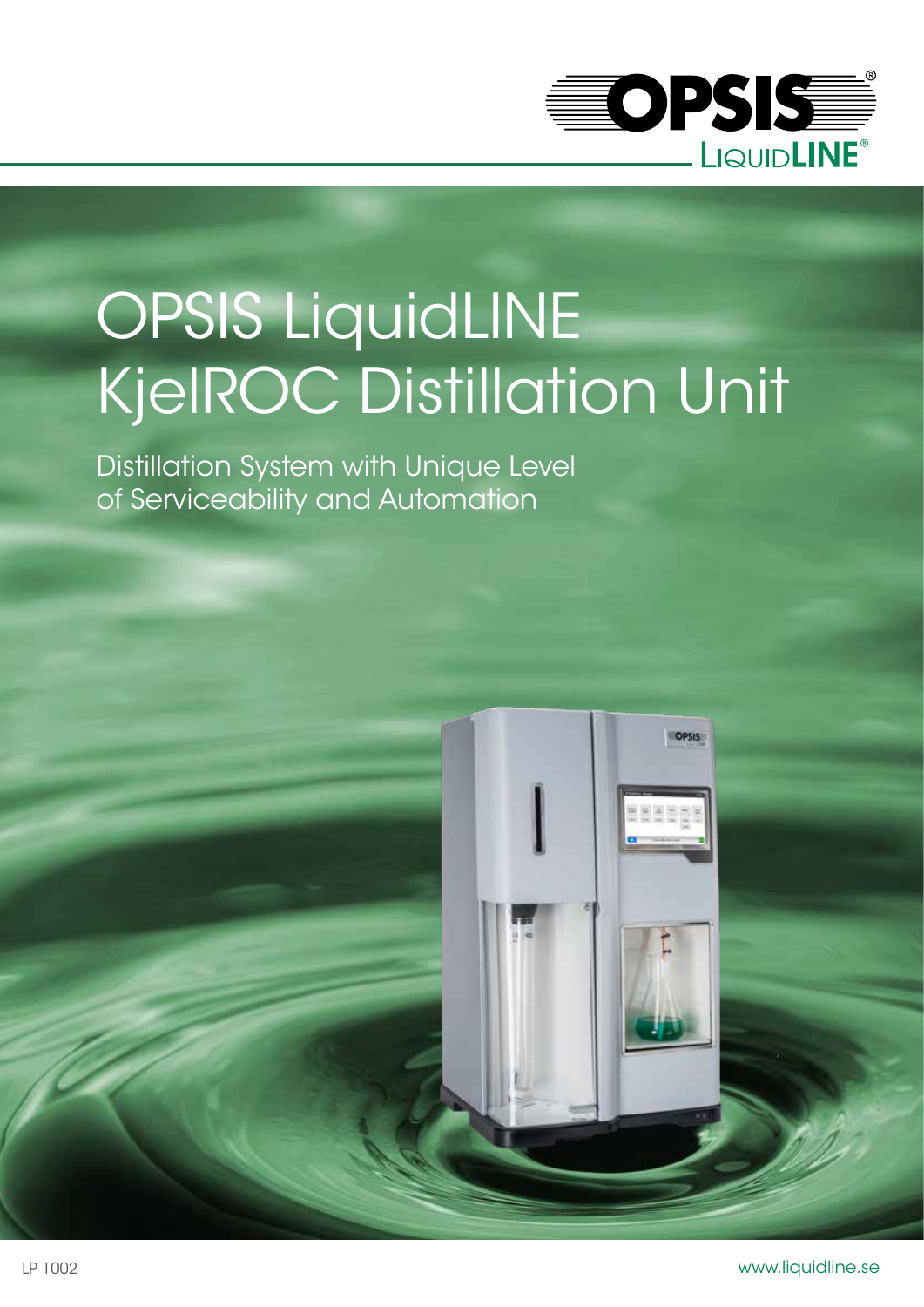## WHY KJELROC DISTILLATION UNIT?

In many tests there is a need to separate the substance of interest from the rest of the sample prior to analysis. e.g. SO<sub>2</sub> in food/wine and free fatty acids. Here a steam distillation often is the best solution and with the KjelROC Distillation Unit the control of the process is optimised.

OPSIS LiquidLINE and the KjelROC Distillation unit brings;

- Unique Level of Servicability with OPSIS LiquidLINE maintenance program and state-of-the-art service systems.
- Easily expandable system, possible to easily upgrade to a full KjelROC Analyzer.
- Complete Automatic System including Ethernet communication for simplified set-up and traceability.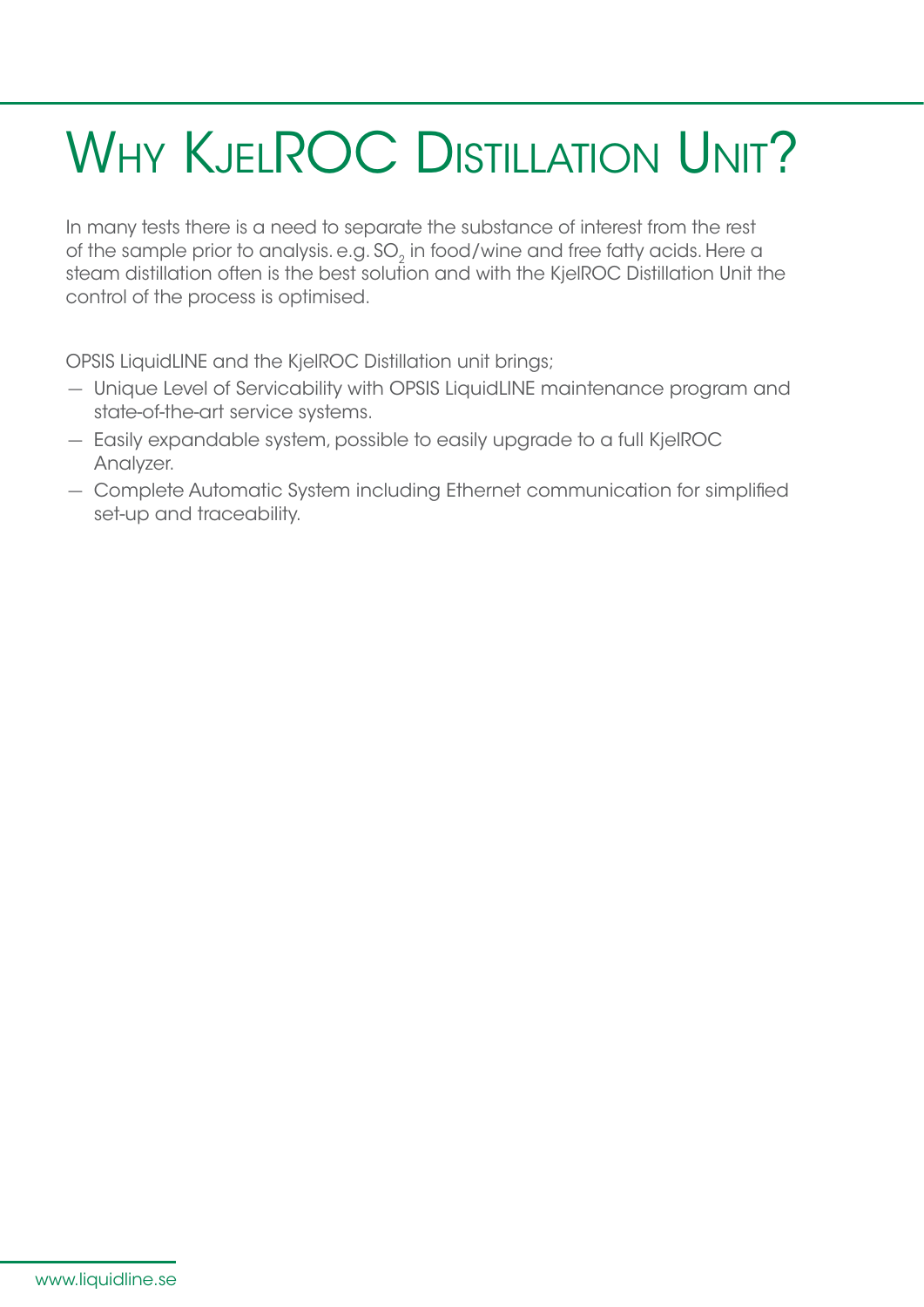

#### OPSIS LIQUIDLINE REDUCES MAINTENANCE COSTS

- Unique Service System saves time and costs for maintenance.
- Component lifetime and maintenance costs are optimised with the help of OPSIS Component traceability program.
- Prepared for ISO 17025 and GLP features reduce time and costs when integrating the instrument into the Lab procedures.

#### Expandable System, lowers costs when Lab requirements increase

- The KjelROC Distillation Unit can easily be upgraded to a full KjelROC Analyzer at a later stage. This saves considerable cost in case you later require a full system.
- The KjelROC Distillation Unit and the KjelROC Analyzer share similar User Interfaces, which makes it easy for an operator to handle both systems.

#### Automation and Traceability increases efficiency and reduces costs

- Complete automation, including automatic addition of water and alkali.
- Full traceability with possibility to track samples as well as retrieve log files from the system.
- The possibility to send weights and retrieve log files makes it easy to implement fully traceable samples in your lab.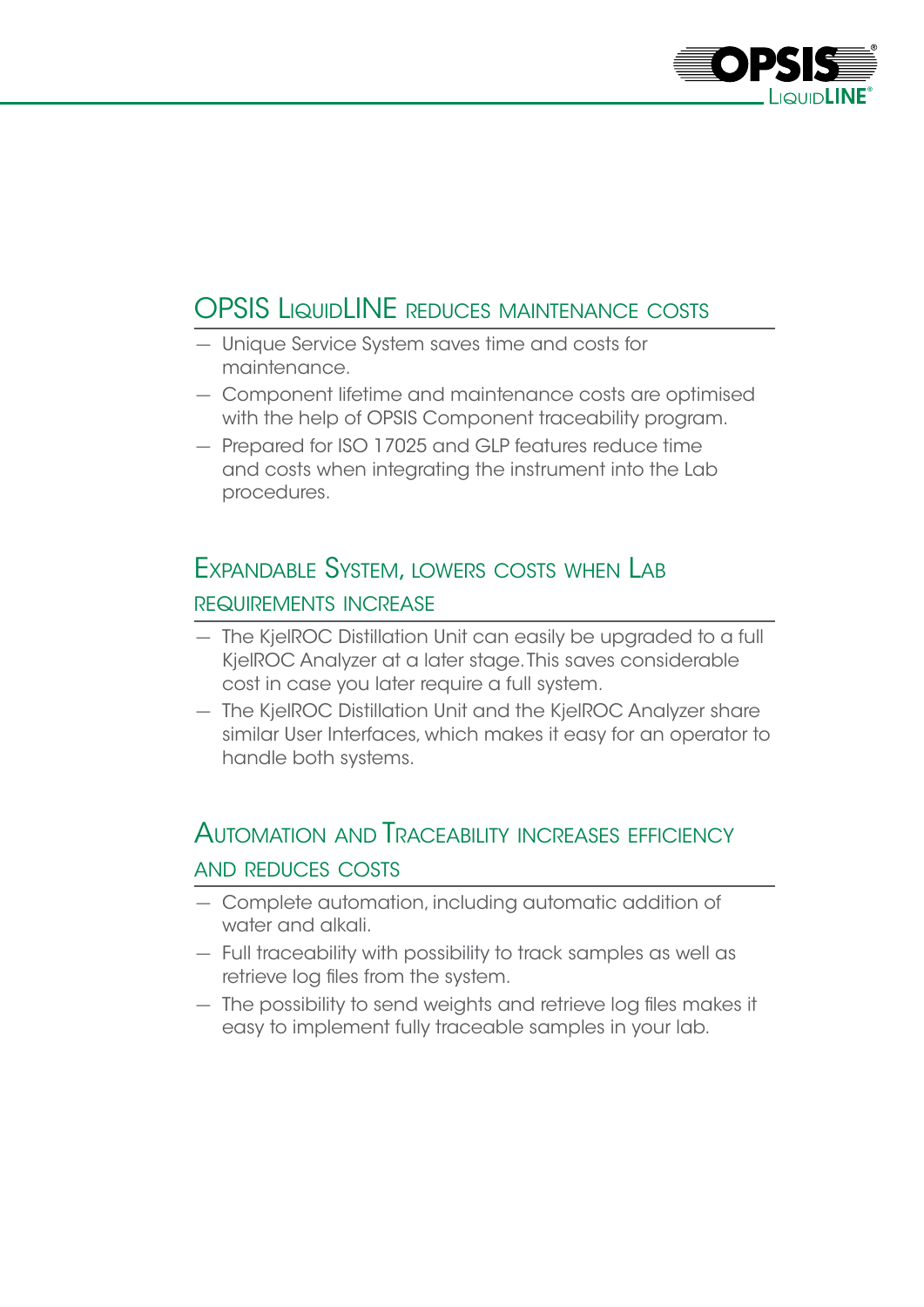### **BENEFITS**

After more than 25 years of experience within analysis, we will now raise the standard for Quality Instruments, Information Exchange and Analysis in samples like Food, Forage and Liquids. The KjelROC is prepared for the future with several new, unique, benefits.

#### Expandable System

The KjelROC Distillation Unit is designed for easy expansion to a full KjelROC Analyzer system.

- Possible to upgrade from Manual Distillation to Automatic Distillation (KD-210 to KD-210).
- Possible to upgrade from Automatic Distillation to Anayzer (KD-210 to KD-310), adding the titration module.
- Possible to upgrade from Analyzer to an Autosampler (KD-310 to KD-625)



#### Full Automation

The KjelROC Distillation Unit is a fully automatic system that requires no manual intervention.

- User defined automatic addition of Water and Alkali
- User defined addition of Receiver Solution (only KD-210).
- Steam Generator can be regulated, from 10 to 100%.
- User defined behaviour with programmable delay and selection of tube drain.
- Retrieve log files for easy maintenance support, which lowers maintenance costs.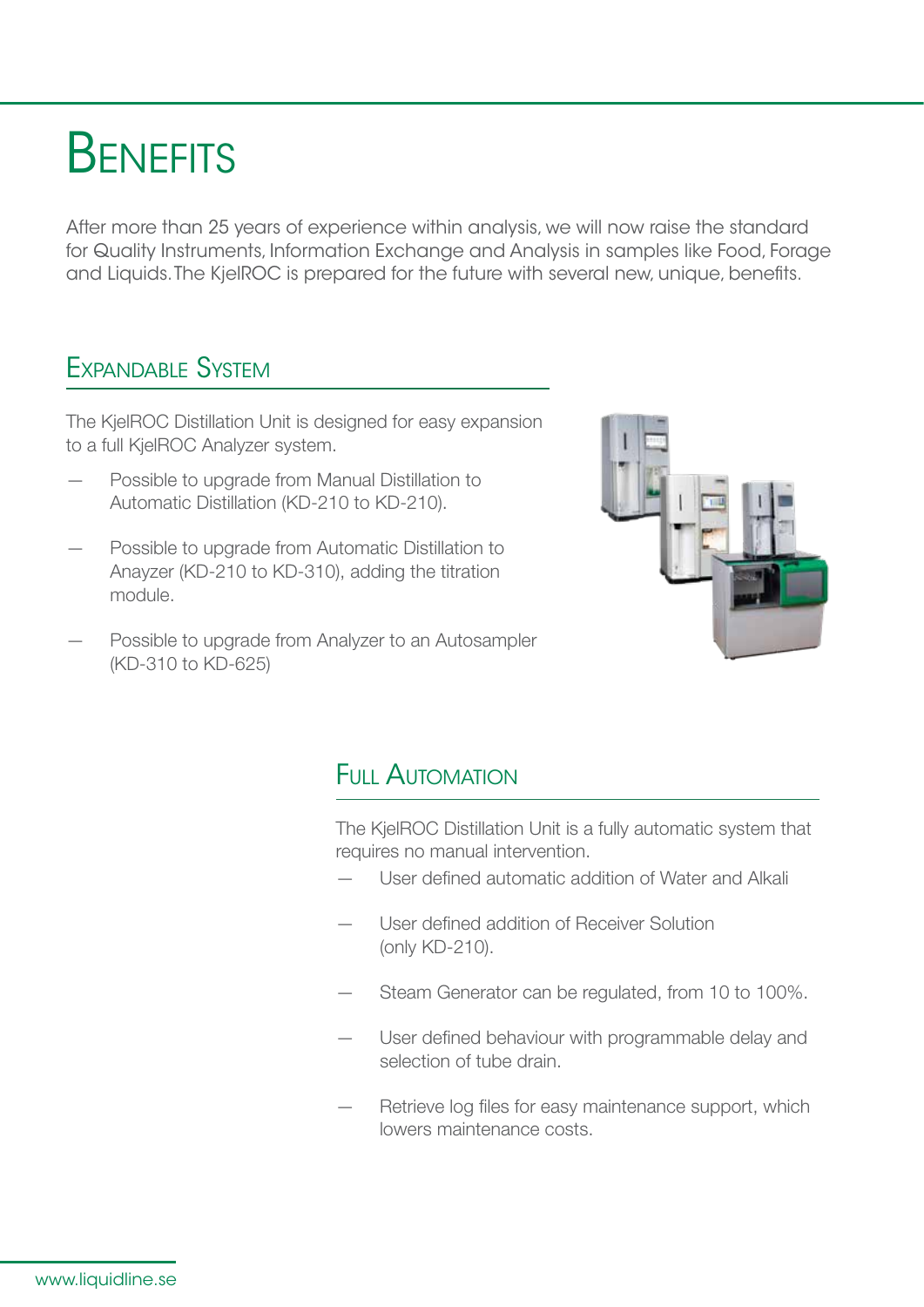

#### Flexible Wireless Communication

Easy exchange with Wireless/Ethernet\* technology and standard File Transfer Protocol (ftp) makes it easy to set up your unit and makes it possible to trace your analyses on the Distillation Unit.

- Transfer to and from laptop computers, tablets and mobile phones - basically any device that has a WiFi or Ethernet client. Offers unique flexibility to integrate the instrument into the Lab at low cost.
- Send sample information to the instrument, to ensure traceability according to GLP.
- Retrieve log files for easy maintenance support, which lowers maintenance costs.

\* Ethernet Interface on instrument. Optional KjelROC Router can be added for WiFi communication

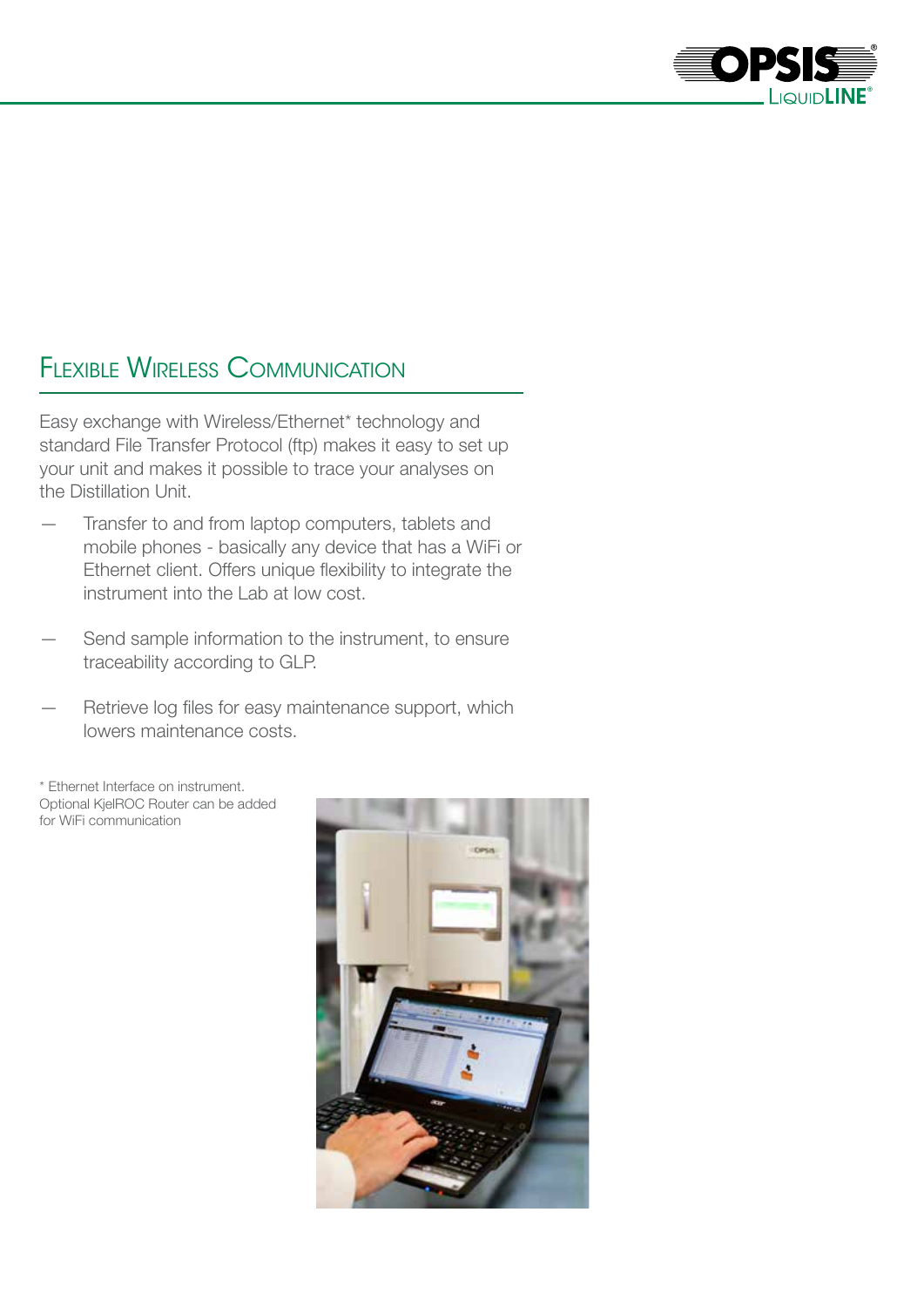#### ISO 17025 Prepared with Adaptive Workflow

Traceability of data files, QR component codes and user access levels to make it easy to implement ISO 17025. Use your existing Lab procedures or use our ready to use programs. The instrument is fully flexible to adapt to your demands which reduces integration costs.

- OPSIS Component traceability program allows tracking of components. It is also possible for a service engineer to retrieve lifetime status of main components.
- The KjelROC offers different access levels and menus according to GLP requirements. A dedicated menu allows the Lab manager to further control settings of the instrument such as Factory defaults and Time&Date.
- An extensive set-up of User Protection safety systems is included in the KjelROC Distillation Unit. Sensors will, for example, detect if tube is missing or if protection door is open. Automatic Tube Draining eliminates the need for handling hot reagents after distillation. Several other systems are also monitoring the operator activities.



A Unique System allows individual test of every Component in the Instrument, which reduces Maintenance costs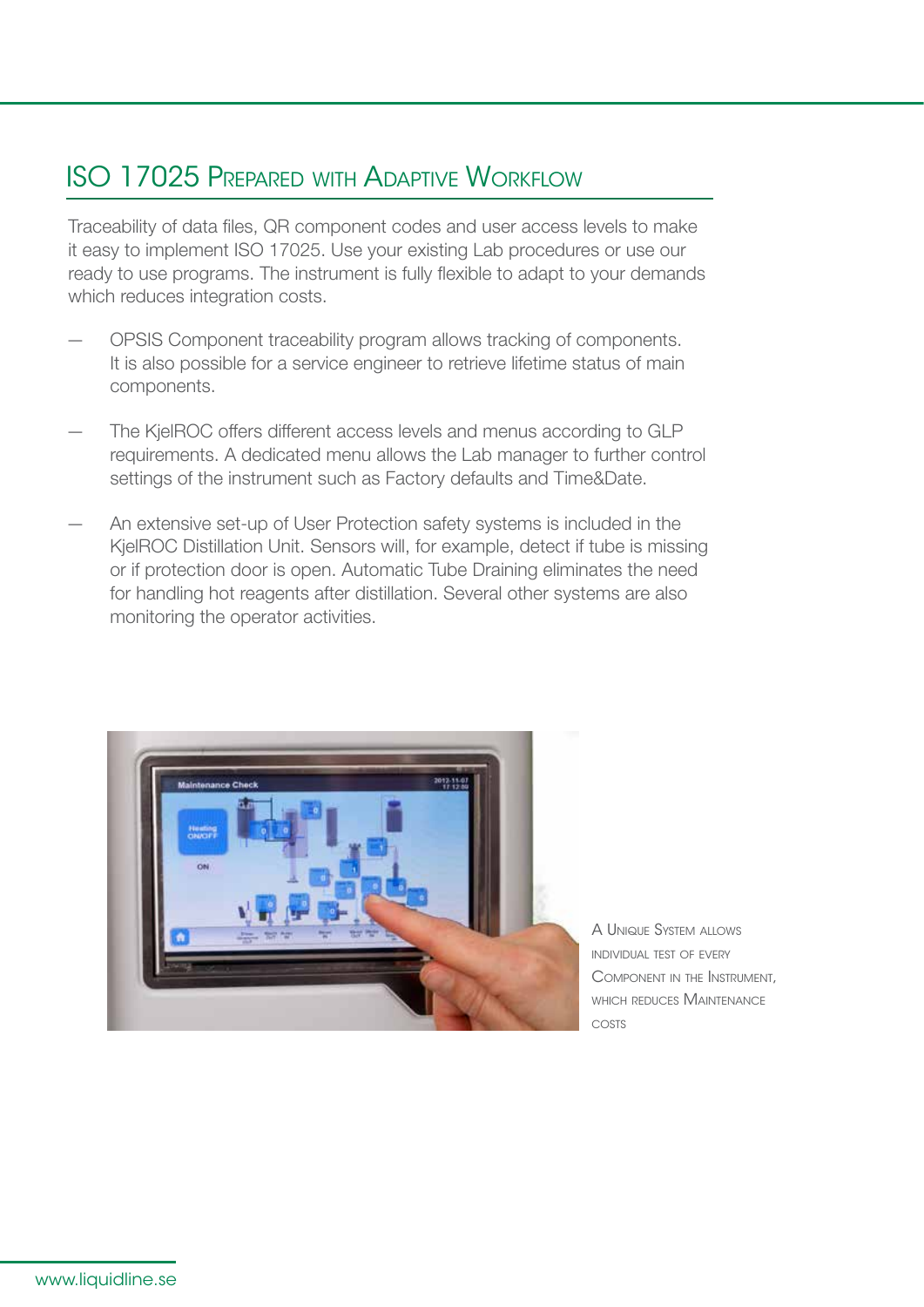

#### Unique Level of Serviceability

The KjelROC Distillation Unit has the latest, state-of-the-art, service system. This can make considerable cost savings for maintenance.

- Unique system that allows individual test of every component in the instrument via a Service menu. Saves time when identifying a component failure.
- OPSIS Component traceability program with QR codes on all main components makes it easy to order the correct spare part. Saves time when replacing components.
- Follow lifetime of internal components by Instrument Log file and recommend exchange of components prior to possible breakdown.
- Distillation Log files makes it easy to send service information back to OPSIS LiquidLINE technical support. Saves time when identifying application or instrument issues.
- Automatic self test with recommendations for user actions.
- Dedicated Managers menu to perform QC operations.



OPSIS Component traceability program means that we track individual components from factory to customer via QR codes.